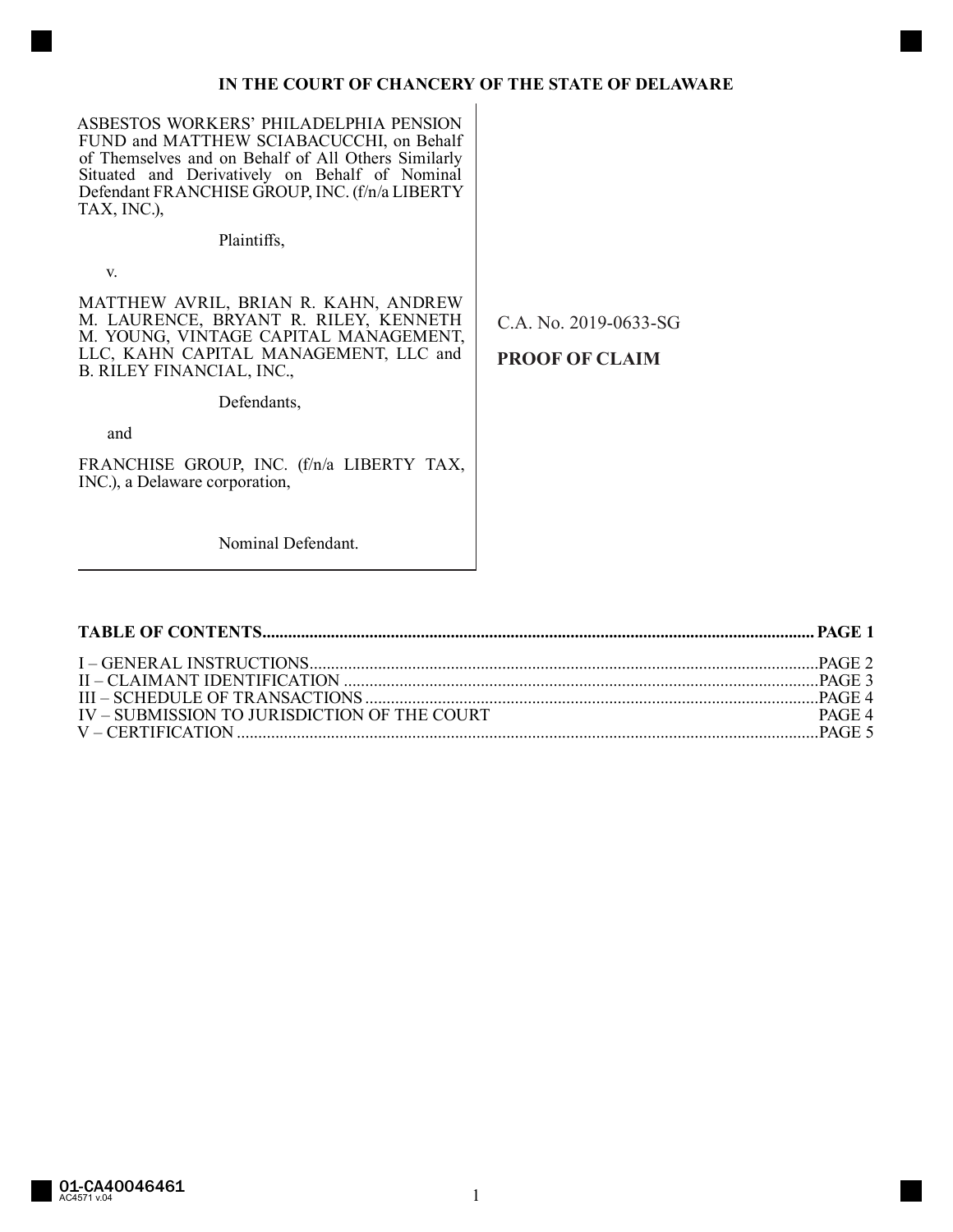# **I. GENERAL INSTRUCTIONS**

- This Proof of Claim form incorporates by reference the definitions in the Notice of Pendency and Proposed Settlement of Stockholder Class and Derivative Action (the "Notice") and, unless defined herein, capitalized words and terms shall have the same meanings as they have in the Notice and the Stipulation and Agreement of Settlement, Compromise and Release ("Stipulation").
- As explained herein, to recover in connection with claims in the above-captioned class action (the "Action"), certain members of the Class must complete this Proof of Claim form. Failing to submit a properly addressed (as set forth below) Proof of Claim form could lead to your claim being rejected and your preclusion from any recovery from the Settlement Fund created in connection with the Settlement of the Action.
- Submission of this Proof of Claim form, however, does not ensure that you will share in the proceeds of the Net Settlement Amount in the Action.
- **If you owned shares of Franchise Group common stock at 5:00 p.m. Eastern Time on November 13, 2019 and did not tender such shares into the Tender Offer, you must submit your completed and signed Proof of Claim form by March 22, 2021, addressed as follows:**

Franchise Group Settlement c/o Epiq P.O. Box 2685 Portland, OR 97208-2685

#### www.FranchiseGroupSettlement.com

A Proof of Claim form shall be deemed to have been submitted when postmarked if mailed by First-Class, Registered or Certified Mail, postage prepaid, or at the time of submission, if submitted online. All other Proof of Claim forms shall be deemed to have been submitted at the time they are received by the Administrator.

If you are **NOT** a **"NON-TENDERING STOCKHOLDER"** of the Class, as defined in the Notice, **DO NOT** submit a Proof of Claim form.

### **\*\*\* YOU ONLY NEED TO SUBMIT THIS PROOF OF CLAIM FORM IF YOU OWNED SHARES OF FRANCHISE GROUP COMMON STOCK (TICKER: FRG) AT 5:00 P.M. EASTERN TIME ON NOVEMBER 13, 2019 AND DID NOT TENDER SUCH SHARES INTO THE TENDER OFFER.**

If you are a member of the Class, you are bound by the terms of any Order and Final Judgment entered in the Action **whether or not you submit a Proof of Claim form.**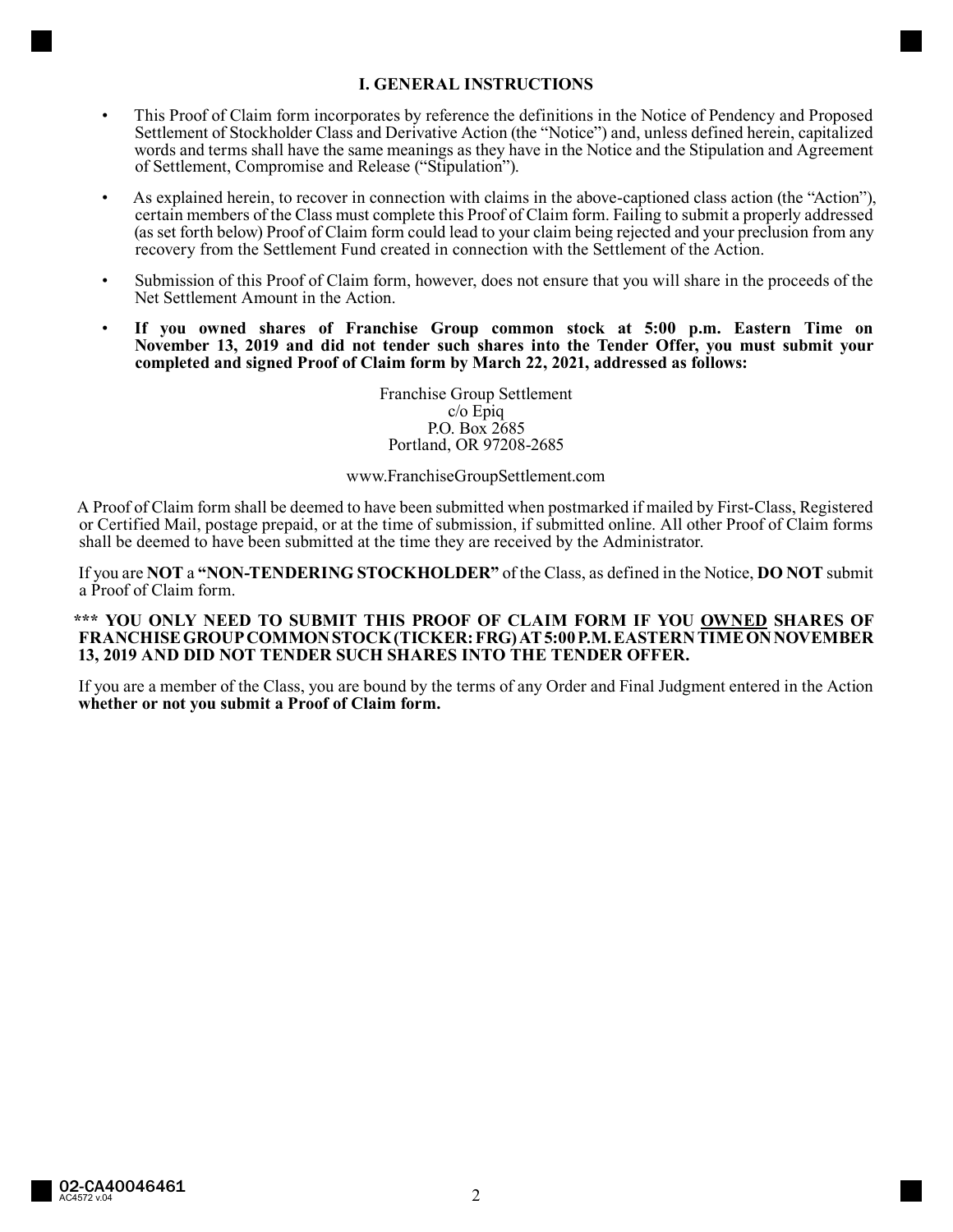## **II. CLAIMANT IDENTIFICATION**

If you held/owned shares of Franchise Group, Inc. f/n/a Liberty Tax, Inc. ("Franchise Group" – Ticker Symbol – FRG) common stock and tendered such stock in connection with the Tender Offer, you may be a "Tendering Stockholder" as defined in the Notice and the Stipulation, and therefore entitled to participate in the Settlement. For the avoidance of doubt, a Tendering Stockholder is not required to submit a Proof of Claim to the Administrator to be eligible to participate in this Settlement, unless they also qualify as a Non-Tendering Stockholder, in which case they would be required to submit a Proof of Claim to recover for the shares that qualify them as Non-Tendering Stockholders.

If you owned shares of Franchise Group common stock at 5:00 P.M. Eastern Time on November 13, 2019 and did not tender such shares into the Tender Offer, you may be a "Non-Tendering Stockholder" as defined in the Notice and the Stipulation, and therefore entitled to participate in the Settlement if you submit a valid Proof of Claim form.

If you held (or hold) the stock certificate(s) in your name, you are the "beneficial owner" as well as the "record owner." If your stock certificate(s) were or are registered in the name of a third party, such as a nominee or brokerage firm, you are the "beneficial owner" and the third party is the "record owner."

| Beneficial Owner's First Name                                                                |                                                                              |  |                                                                                                   |  |  |  |  |  | MI | Beneficial Owner's Last Name |                         |                                 |                                 |  |  |  |        |  |  |  |  |  |  |  |  |  |  |  |  |  |  |  |  |  |
|----------------------------------------------------------------------------------------------|------------------------------------------------------------------------------|--|---------------------------------------------------------------------------------------------------|--|--|--|--|--|----|------------------------------|-------------------------|---------------------------------|---------------------------------|--|--|--|--------|--|--|--|--|--|--|--|--|--|--|--|--|--|--|--|--|--|
|                                                                                              |                                                                              |  |                                                                                                   |  |  |  |  |  |    |                              |                         |                                 |                                 |  |  |  |        |  |  |  |  |  |  |  |  |  |  |  |  |  |  |  |  |  |
| Co-Beneficial Owner's First Name                                                             |                                                                              |  |                                                                                                   |  |  |  |  |  |    |                              | МI                      |                                 | Co-Beneficial Owner's Last Name |  |  |  |        |  |  |  |  |  |  |  |  |  |  |  |  |  |  |  |  |  |
|                                                                                              |                                                                              |  |                                                                                                   |  |  |  |  |  |    |                              |                         |                                 |                                 |  |  |  |        |  |  |  |  |  |  |  |  |  |  |  |  |  |  |  |  |  |
|                                                                                              | Entity Name (if claimant is not an individual)                               |  |                                                                                                   |  |  |  |  |  |    |                              |                         |                                 |                                 |  |  |  |        |  |  |  |  |  |  |  |  |  |  |  |  |  |  |  |  |  |
|                                                                                              |                                                                              |  |                                                                                                   |  |  |  |  |  |    |                              |                         |                                 |                                 |  |  |  |        |  |  |  |  |  |  |  |  |  |  |  |  |  |  |  |  |  |
|                                                                                              |                                                                              |  | Representative or Custodian Name (if different from the Beneficial Owner(s) listed above)         |  |  |  |  |  |    |                              |                         |                                 |                                 |  |  |  |        |  |  |  |  |  |  |  |  |  |  |  |  |  |  |  |  |  |
|                                                                                              |                                                                              |  |                                                                                                   |  |  |  |  |  |    |                              |                         |                                 |                                 |  |  |  |        |  |  |  |  |  |  |  |  |  |  |  |  |  |  |  |  |  |
|                                                                                              | Address 1 (street name and number)                                           |  |                                                                                                   |  |  |  |  |  |    |                              |                         |                                 |                                 |  |  |  |        |  |  |  |  |  |  |  |  |  |  |  |  |  |  |  |  |  |
|                                                                                              |                                                                              |  |                                                                                                   |  |  |  |  |  |    |                              |                         |                                 |                                 |  |  |  |        |  |  |  |  |  |  |  |  |  |  |  |  |  |  |  |  |  |
|                                                                                              | Address 2 (apartment, unit, or box number)                                   |  |                                                                                                   |  |  |  |  |  |    |                              |                         |                                 |                                 |  |  |  |        |  |  |  |  |  |  |  |  |  |  |  |  |  |  |  |  |  |
|                                                                                              |                                                                              |  |                                                                                                   |  |  |  |  |  |    |                              |                         |                                 |                                 |  |  |  |        |  |  |  |  |  |  |  |  |  |  |  |  |  |  |  |  |  |
| City                                                                                         |                                                                              |  |                                                                                                   |  |  |  |  |  |    |                              |                         | ZIP/Postal Code<br><b>State</b> |                                 |  |  |  |        |  |  |  |  |  |  |  |  |  |  |  |  |  |  |  |  |  |
|                                                                                              |                                                                              |  |                                                                                                   |  |  |  |  |  |    |                              |                         |                                 |                                 |  |  |  |        |  |  |  |  |  |  |  |  |  |  |  |  |  |  |  |  |  |
|                                                                                              | Foreign Country (only if not USA)                                            |  |                                                                                                   |  |  |  |  |  |    |                              |                         |                                 |                                 |  |  |  |        |  |  |  |  |  |  |  |  |  |  |  |  |  |  |  |  |  |
|                                                                                              |                                                                              |  |                                                                                                   |  |  |  |  |  |    |                              |                         |                                 |                                 |  |  |  |        |  |  |  |  |  |  |  |  |  |  |  |  |  |  |  |  |  |
|                                                                                              | Last four digits of Social Security Number<br>Taxpayer Identification Number |  |                                                                                                   |  |  |  |  |  |    |                              |                         |                                 |                                 |  |  |  |        |  |  |  |  |  |  |  |  |  |  |  |  |  |  |  |  |  |
| <b>OR</b>                                                                                    |                                                                              |  |                                                                                                   |  |  |  |  |  |    |                              |                         |                                 |                                 |  |  |  |        |  |  |  |  |  |  |  |  |  |  |  |  |  |  |  |  |  |
| Telephone Number (home)                                                                      |                                                                              |  |                                                                                                   |  |  |  |  |  |    |                              | Telephone Number (work) |                                 |                                 |  |  |  |        |  |  |  |  |  |  |  |  |  |  |  |  |  |  |  |  |  |
|                                                                                              |                                                                              |  |                                                                                                   |  |  |  |  |  |    |                              |                         |                                 |                                 |  |  |  |        |  |  |  |  |  |  |  |  |  |  |  |  |  |  |  |  |  |
|                                                                                              | <b>Email Address</b>                                                         |  |                                                                                                   |  |  |  |  |  |    |                              |                         |                                 |                                 |  |  |  |        |  |  |  |  |  |  |  |  |  |  |  |  |  |  |  |  |  |
|                                                                                              |                                                                              |  |                                                                                                   |  |  |  |  |  |    |                              |                         |                                 |                                 |  |  |  |        |  |  |  |  |  |  |  |  |  |  |  |  |  |  |  |  |  |
|                                                                                              |                                                                              |  |                                                                                                   |  |  |  |  |  |    |                              |                         |                                 |                                 |  |  |  |        |  |  |  |  |  |  |  |  |  |  |  |  |  |  |  |  |  |
|                                                                                              |                                                                              |  | Account Number (if filing for multiple accounts, file a separate Proof of Claim for each account) |  |  |  |  |  |    |                              |                         |                                 |                                 |  |  |  |        |  |  |  |  |  |  |  |  |  |  |  |  |  |  |  |  |  |
|                                                                                              |                                                                              |  |                                                                                                   |  |  |  |  |  |    |                              |                         |                                 |                                 |  |  |  |        |  |  |  |  |  |  |  |  |  |  |  |  |  |  |  |  |  |
|                                                                                              |                                                                              |  |                                                                                                   |  |  |  |  |  |    |                              |                         |                                 |                                 |  |  |  |        |  |  |  |  |  |  |  |  |  |  |  |  |  |  |  |  |  |
| Claimant Account Type (check appropriate box):<br>Individual (includes joint owner accounts) |                                                                              |  |                                                                                                   |  |  |  |  |  |    | Pension Plan<br>Trust        |                         |                                 |                                 |  |  |  |        |  |  |  |  |  |  |  |  |  |  |  |  |  |  |  |  |  |
| Corporation                                                                                  |                                                                              |  |                                                                                                   |  |  |  |  |  |    |                              |                         |                                 |                                 |  |  |  |        |  |  |  |  |  |  |  |  |  |  |  |  |  |  |  |  |  |
|                                                                                              |                                                                              |  |                                                                                                   |  |  |  |  |  |    |                              |                         |                                 |                                 |  |  |  | Estate |  |  |  |  |  |  |  |  |  |  |  |  |  |  |  |  |  |

 $IRA/401(k)$  (please specify)  $\bigcup$  Other (please specify)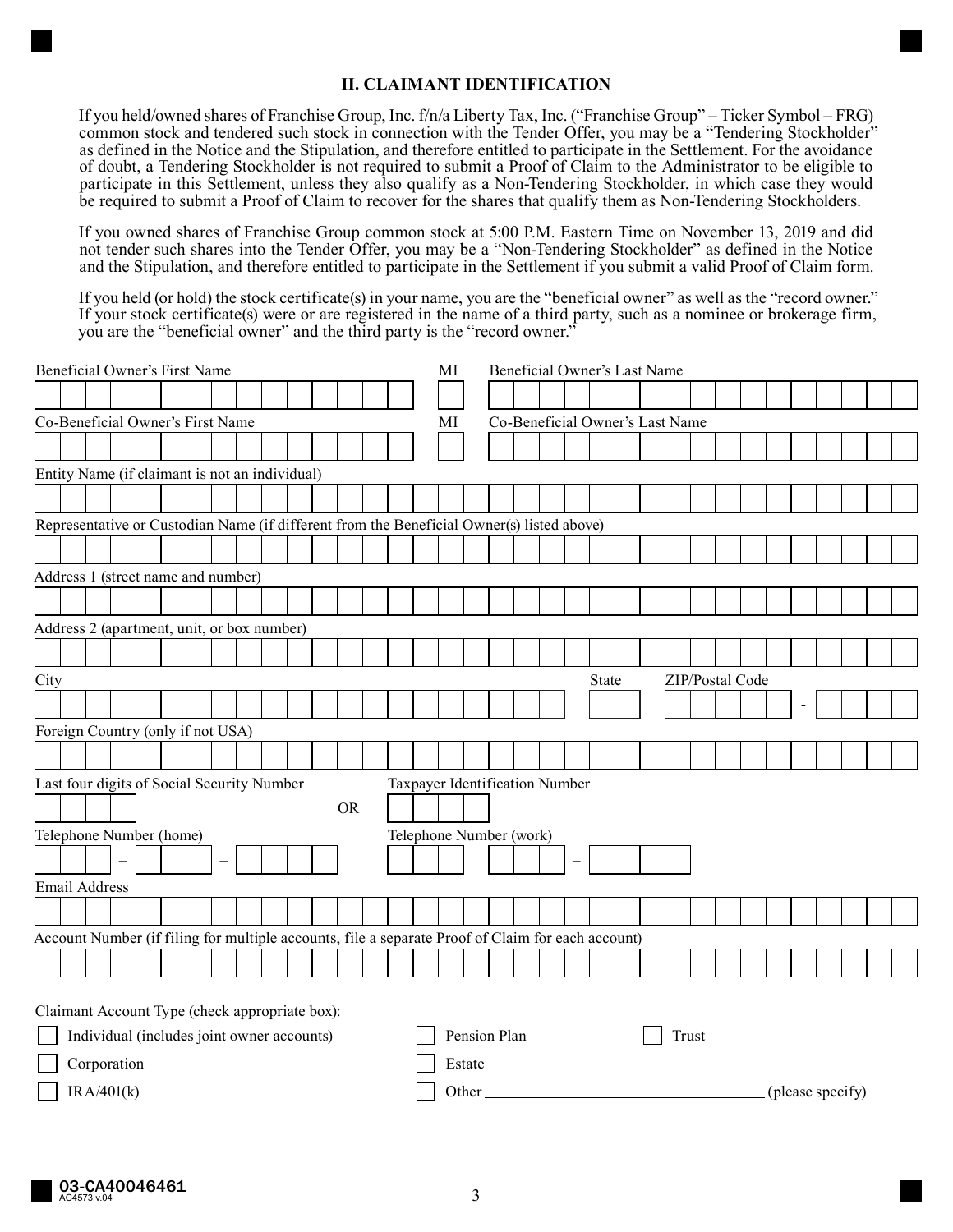## **III. SCHEDULE OF TRANSACTIONS**

In the chart below, please supply the requested information showing your ownership of Franchise Group common stock on November 13, 2019 and November 14, 2019.



In the chart below, please supply the requested information relating to any purchases or sales of Franchise Group common stock on November 13, 2019.



You must submit documentation regarding your ownership as of November 13, 2019 and November 14, 2019, as well as documentation for all purchases and sales on November 13, 2019. Acceptable documentation may include: (a) stock brokerage or other investment account statements; (b) trade confirmation slips; (c) a signed letter from your broker on firm letterhead verifying the information you are providing; or (d) other equivalent proof of your transactions. **Do not send originals**. Broker confirmations or other documentation of your transactions should be attached to your Proof of Claim form. Failure to provide this documentation could delay verification of your claim and/or result in rejection of your claim.

The Administrator may request additional information as required to efficiently and reliably determine whether you are a Non-Tendering Stockholder as defined in the Notice and the Stipulation. In cases where the Administrator cannot accurately make a determination of your status at a reasonable cost to the Class with the information provided, the Administrator may condition acceptance of the claim upon the production of additional information at claimant's cost.

# **IV. SUBMISSION TO JURISDICTION OF THE COURT**

### **Please review the following submission to jurisdiction and sign below on page 5.**

I submit this Proof of Claim form under the terms of the Stipulation dated as of December 10, 2020, and in connection with the Settlement of claims against defendants Matthew Avril, Brian R. Kahn, Andrew M. Laurence, Bryant R. Riley, and Kenneth M. Young (collectively, the "Director Defendants"); Vintage Capital Management, LLC ("Vintage"); B. Riley Financial, Inc. ("B. Riley"); and Kahn Capital Management, LLC ("Kahn Capital") contemplated therein. I also submit to the jurisdiction of the Court of Chancery of the State of Delaware, with respect to my claim as a Class Member. I further acknowledge that I am bound by and subject to the terms of any Order and Final Judgment that may be entered in the Action. I agree to furnish additional information to Class Counsel and/or the Administrator to support this claim if required to do so. I have not submitted any other claim covering my shares of Franchise Group common stock and know of no other person or entity having done so on my behalf.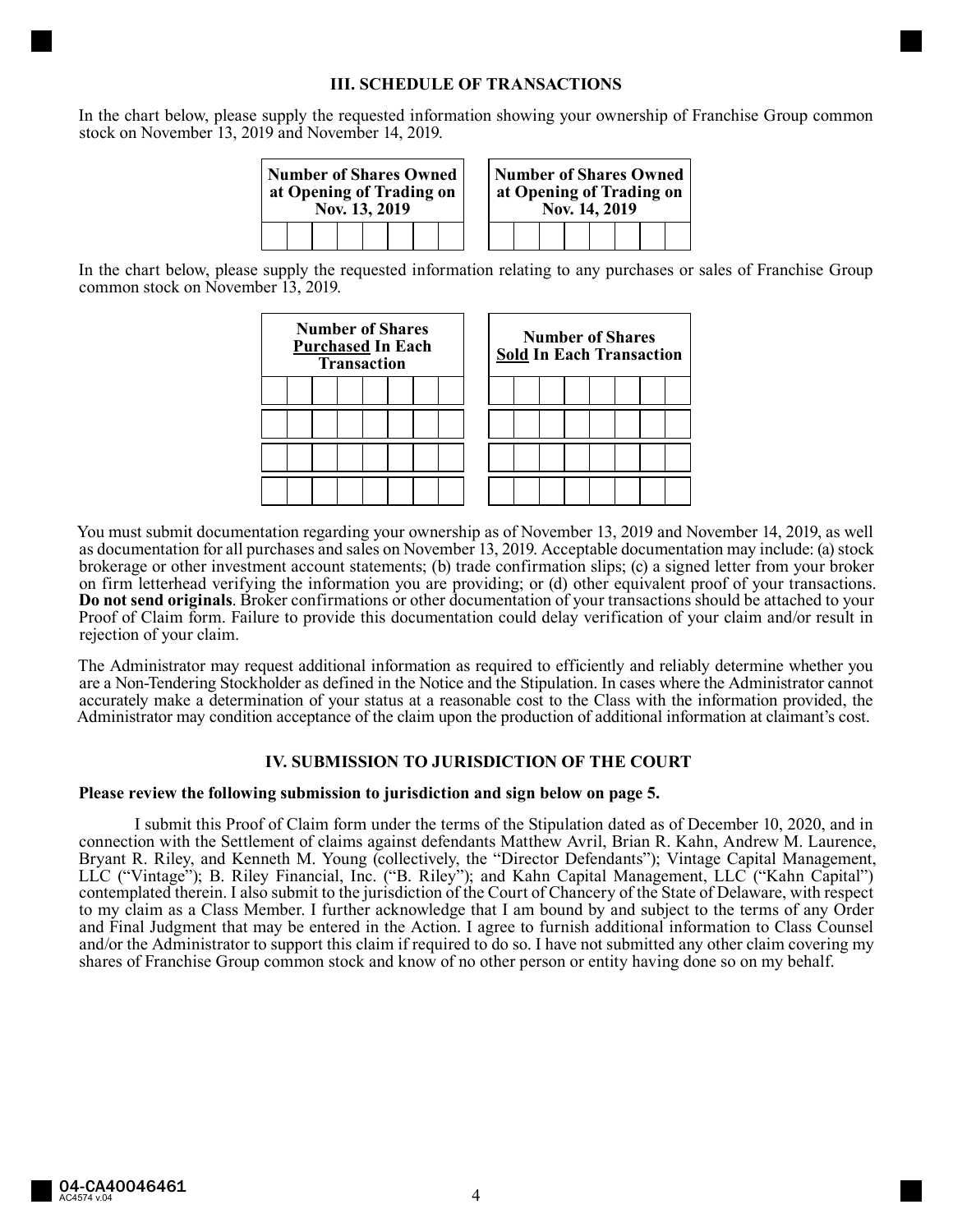## **V. CERTIFICATION**

All joint beneficial owners must sign this Proof of Claim form. Executors, administrators, guardians, conservators, and trustees must complete and sign this Proof of Claim form on behalf of persons and/or entities represented by them, and documentation of their authority must accompany this claim and their titles or capacities must be stated. The Social Security (or taxpayer identification) number and telephone number of the beneficial owner may be used in verifying the claim. Failure to provide the foregoing information could delay verification of your claim or result in rejection of the claim.

*I (We) hereby warrant and represent that I (we) have included accurate information about my (our) shares of Franchise Group common stock.*

*I (We) hereby warrant and represent that I (we) am (are) a member of the Class and not an Excluded Person.*

*I declare under the penalty of perjury under the laws of the United States of America that the foregoing information is true and correct.*

| $\sin \frac{\theta}{2}$                                                                                                                   | $\sin \frac{\pi x}{2}$                                                                                                                    |
|-------------------------------------------------------------------------------------------------------------------------------------------|-------------------------------------------------------------------------------------------------------------------------------------------|
|                                                                                                                                           |                                                                                                                                           |
| (Signature of claimant)                                                                                                                   | (Signature of claimant)                                                                                                                   |
| (Type or print name of claimant)                                                                                                          | (Type or print name of claimant)                                                                                                          |
|                                                                                                                                           |                                                                                                                                           |
| (Capacity of person signing above, e.g., Beneficial<br>Owner(s), Administrator, Executor, Trustee,<br>Custodian, Power of Attorney, etc.) | (Capacity of person signing above, e.g., Beneficial<br>Owner(s), Administrator, Executor, Trustee,<br>Custodian, Power of Attorney, etc.) |
| Proof of Authority to File Enclosed?                                                                                                      | Proof of Authority to File Enclosed?                                                                                                      |
| $\vert$ No<br>Yes.                                                                                                                        | $ $ No<br>Yes                                                                                                                             |

**Accurate claims processing takes a significant amount of time. Thank you for your patience.**